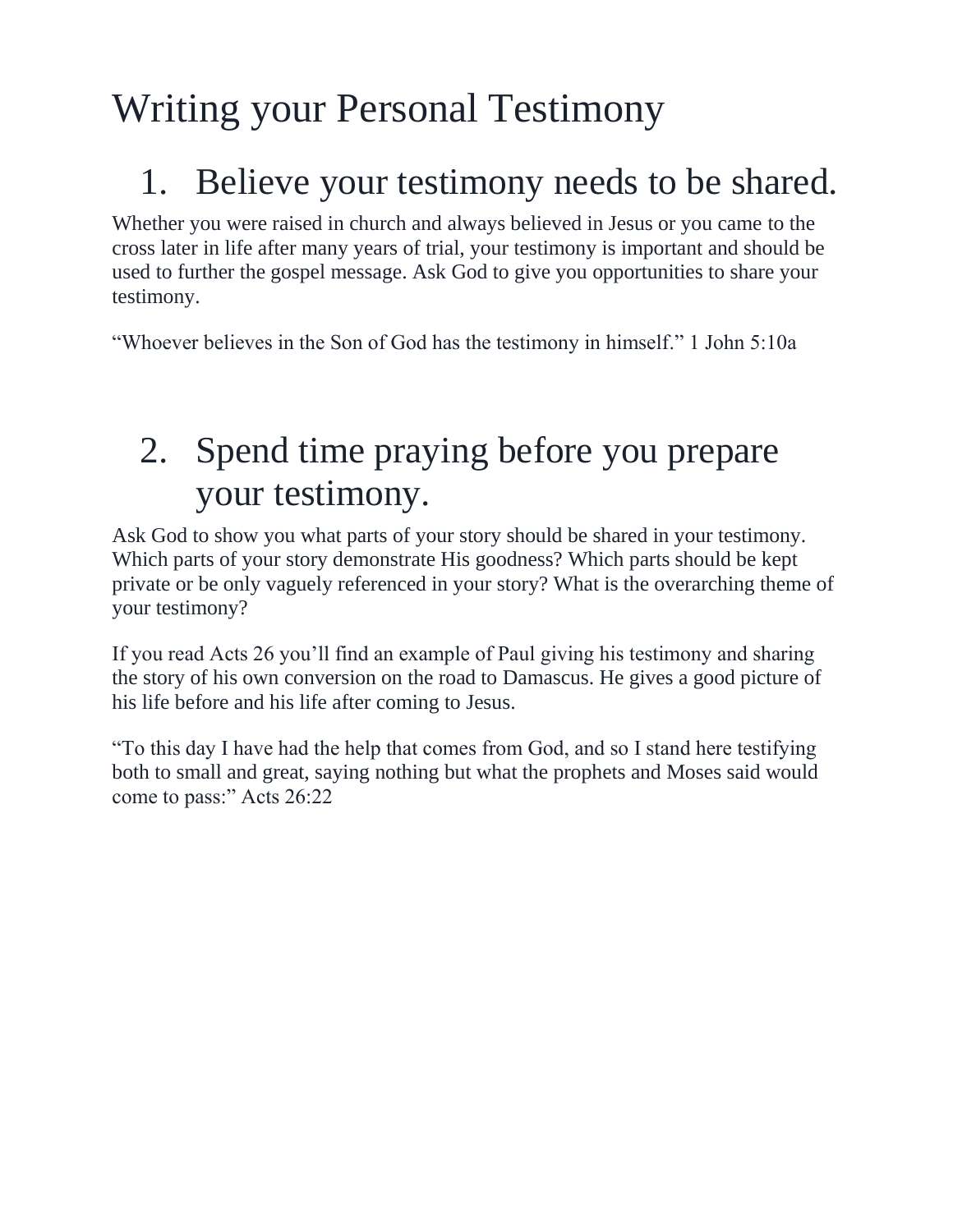### 3. Use simple outline

Your testimony should include the following:

- My life before I became a Christian
- How I knew God was speaking to me
- How I became a Christian
- My life since becoming a Christian

You should be able to give a short testimony just a few short sentences and be able to share your testimony in a longer format.

"Come and hear, all you who fear God, and I will tell what he has done for my soul." Psalm 66:16

As you can see, writing your testimony isn't hard and doesn't have to be stressful! If you're asked to share your testimony you'll be prepared just like we're instructed in the Bible!

"But in your hearts revere Christ as Lord. Always be prepared to give an answer to everyone who asks you to give the reason for the hope that you have. But do this with gentleness and respect," 1 Peter 3:15 NIV

## **Remember to:**

- 1. Pray and ask God to help you write your testimony so you can share the goodness of God with others.
- 2. Pray before you begin writing. Remember to give details and examples from your life but be careful not to glorify sin with too much detail.
- 3. Ask God to give you opportunities to share your testimony with others.